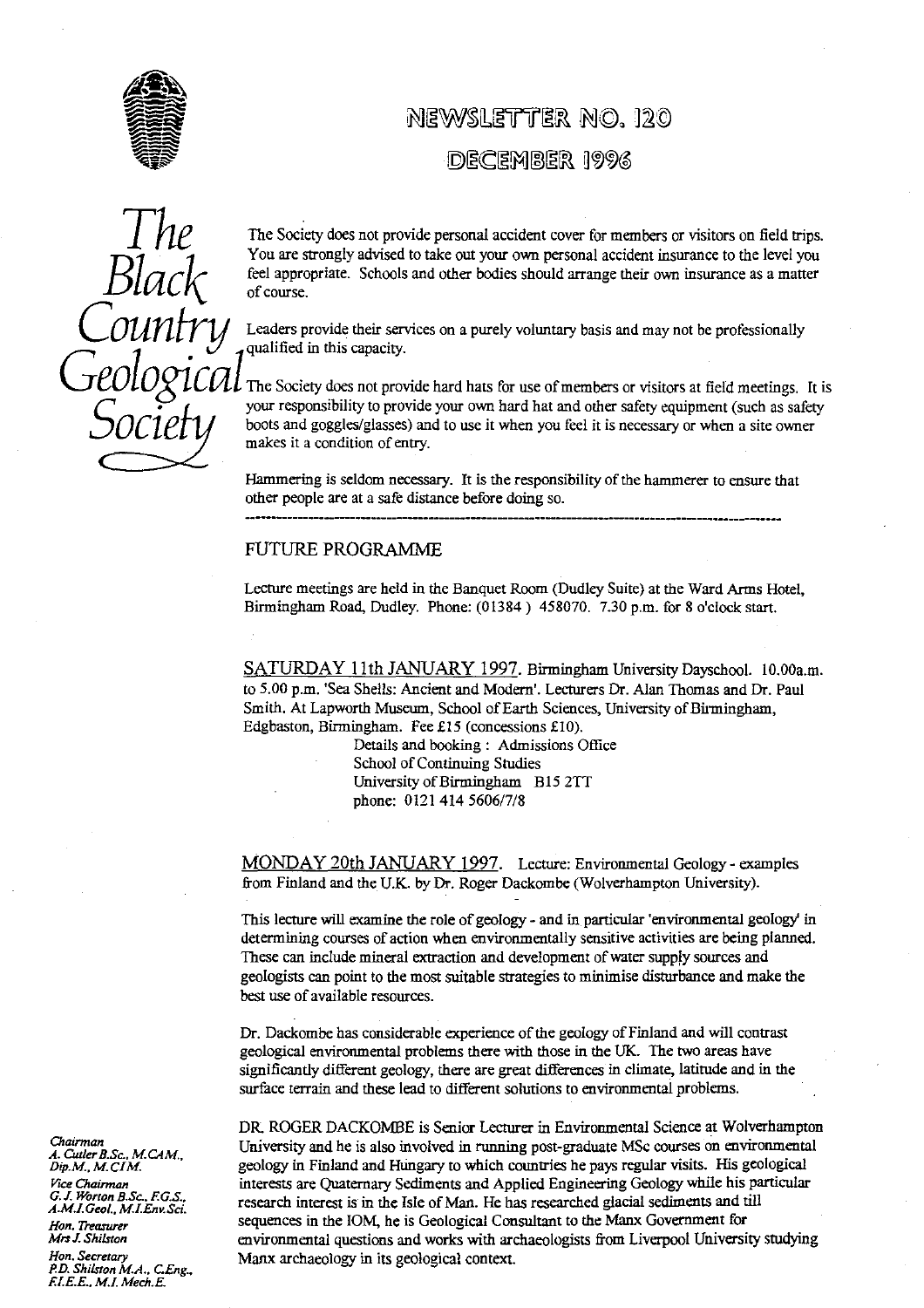MONDAY 17th FEBRUARY. 7.45 p.m. Annual General Meeting. *(See announcement in this newsletter).* Followed at 8.00 p.m.. (approx.) by two short lectures by Society members who have visited the locations recently: Easter Island by Sheila Pitts. Geology of Gibraltar by Paul Shilston.

EASTER ISLAND is the loneliest inhabited place in the world, located deep in the South Pacific thousands of miles from the nearest landmass. It is situated over a 'hot spot' in the Earth's crust and so its origin is entirely volcanic. While its geology is of considerable interest, what makes Easter Island so special are the colossal statues of different types found widely across the island, created and erected by the islanders with only the most basic equipment.

Sheila Pi**tt**s has visited many remote parts of the glo**be** and has spoken to the Society several times of her travels including talks on Kenya, New Zealand and the Falkland Islands.

GIBRALTAR is obviously a 'rock' and so must have geological connections and in fact it has a lot of geological interest. It is composed mainly of Jurassic limestone, some of it the right way up and some overturned, while there are *many* additional features including extensive cave systems developed in the limestone, ancient cliffs and wave-cut platforms eroded as the sea-level rose and fell, and the remains of sand dunes built up during strong easterly winds.

Paul ShiIston visited Gibraltar a few years ago on a bird-watching trip but couldn't help looking at the geology at the same time and this talk is the result.

SATURDAY 1st MARCH. Morning visit to Wolverhampton Museum & Art Gallery to see items from the FRASER COLLECTION not normally on display. This is an important geological collection built up by Dr. Fraser who was a Victorian enthusiast. For many years it was in store at various locations in the Midlands and it is now housed at Wolverhampton, but due to lack of space only a small part of it (the display Dr. Fraser's Fossils') is normally on public view.

Meet at 10.30 a.m. at Wolverhapmton Museum and Art Gallery, Lichfield Street, Wolverhampton (in the town centre).

The visit wi**ll** be organised by Rosema**ry** Roden, a geological conse**rv**ator who car**ri**ed out the work of rescuing the Fraser Collection from the basement of Himley Hall, she set up the children's **display 'Dr** Fraser's Fossils' in the Museum as well as curating the rest of the collection which is now in store.

MONDAY 17th MARCH . Lecture: Mineral exploration in Europe by Dr. Christopher Morrissey **(RTZ** Mining & Exploration Ltd\_)

*Dr. Morrissey writes:* "Europe has a 500 year history of mining for metals and minerals, involving some of the largest and richest orebodies that have yet been found anywhere in the world. At present, however, only a few European countries have important mining industries of that so**rt** and the continent attracts only a small percentage of worldwide investment in mineral exploration.

Geologically there are strong incentives for selective mineral exploration in Europe, but there is a shortage of the necessary technical services and information. Overcoming these and other problems can still be worthwhile in a region that consumes about a third of all the metals and minerals mined throughout the world."

DR. MORRISSEY is responsible for RTZ's mineral exploration in Europe but also has an advisory role as their Chief Geologist, western hemisphere. He trained as a mining engineer in South Africa and has worked as an exploration geologist in Ireland, Africa, Canada, Saudi Arabia and elsewhere. More recently he managed the exploration programme developing the Morro do Ouro gold deposit in Brazil and the Las Cruces copper deposit in Spain.

MONDAY 14th APRIL. Lecture: Evolution and extinction of Trilobites by Dr. Bob Owens (National Museum of Wales).

SUNDAY 18th MAY. Field meeting to Shropshire, WenIock Edge and Leintwardine. Leader: Dr. Paul Smith (Birmingham University).

Meet at 10.30 a.m. at Wenlock Edge Inn (grid ref: 570963) on the B4371 road about 5 miles southwest of Much Wenlock. Preferably park at the roadside NOT in the Inn car park.

SUNDAY 8th JUNE. Field meeting to the southern section of the Malvern Hills. Leader: Eddie Bailey (Society Member).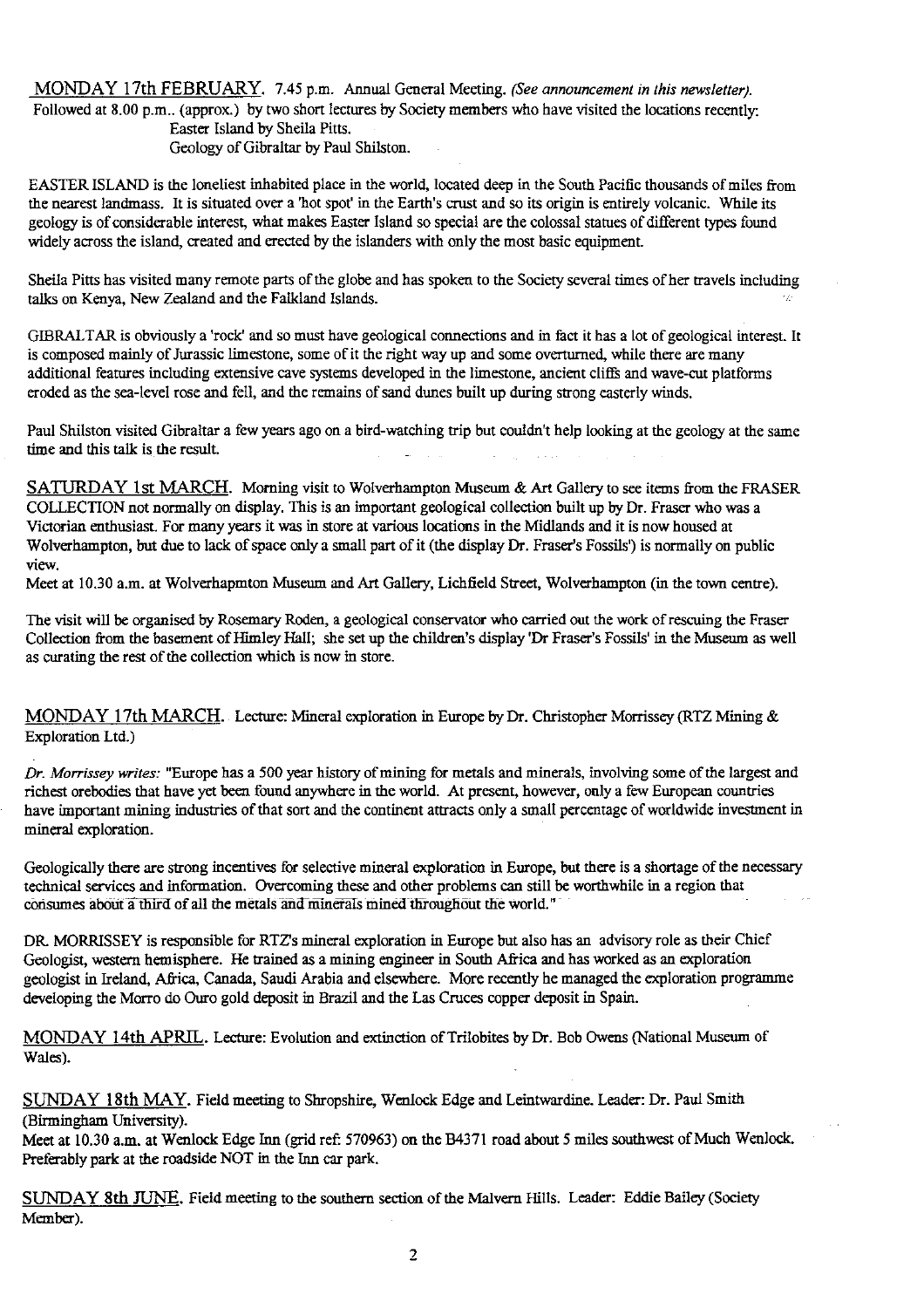MONDAY 23rd JUNE. Evening field meeting (5.30 p.m. - 8.30 p.m.) to Snailbeach Historic Site and Old Mine looking at the surface features with an underground visit to the mine. Snailbeach (grid ref: 380022) is about 16km (10 miles) southwest of Shrewsbury. Leader: Peter Sheidrake (Shropshire County Council, Environmental Dept.)

SUNDAY 6th JULY. Afternoon field meeting to the Ironbridge area (meeting at 2.00 p.m.). Leader: Adrian Collings (Ove Arup/Society member).

FRIDAY 12th SEPTEMBER to SUNDAY 14th SEPTEMBER. Rock and Fossil Fair at Dudley Town Hall.

SUNDAY 12th OCTOBER. Field meeting to Aust Cliff (near the Severn Bridge) an Hock Cliff near Frampton-on-Severn. Leader: Andrew Mathieson (Bristol City Museum).

### REPORTS

# Field trip to Alderley Edge Sunday 29 September led by Tony Browne

Alderley Edge is a S.S.S.I. rich in geological interest and now owned by the National Trust. Its Triassic rocks are bounded to the east by the Red Rock fault system. The rocks belong to the Sherwood Sandstone Group, here represented by the Wilmslow Sandstone and the overlying Helsby Sandstone Formation beyond which lies the Cheshire Plain of Mercian Mudstone. The Alderley Edge area is a horst block affected by a very complex series of faults. Associated with the faulting are mineralised veins and we saw evidence of this in Engine vein which revealed considerable traces of malachite and azurite and has yielded Neolithic flints, stone hammers of igneous erratics and evidence of Bronze Age and Roman working. A Bronze Age date for the working has been established by the radiometric dating of a wooden shovel and a Roman date from a find of bronze coins.. The area was extensively mined in the seventeenth, eighteenth and nineteenth centuries and yields a variety of minerals including wolframite, pyromorphite and mottramite, a rare vanadium mineral. The mineralisation appears to be epigenetic, warm saline water from the overlying Mercian Mudstones carrying metals in solution into buried sediments.

In OId Quarry a variety of dif<sup>f</sup> erent markings could be seen demonstrating different periods of mining.

At Castle rocks the Wilmslow sandstone contains no pebbles and is interpreted as aeolian (equivalent to the upper Mottled) from studies of the matt surface of the frosted grains\_ An unconformity overlies it.

'he highlight of the visit was a trip underground led by the Derbyshire Caving Club. We went down Wood Mine leading ,o twenty five miles of tunnels and adits, reminiscent of those mined by Snow White's seven dwarfs. In Helsby sandstone, the mine was surprisingly dry. Narrow low passages opened out into caverns. Once we used a chain to aid our passage down a steep drop and in other places we crawled on hands and knees There was an abundance of malachite and azurite and in one place where water seeped through, a screen of malachite was still forming. Plenty of industrial archaeology bestrewed our way. The arched roof held farm without the need for mechanical support and we saw slickensided surfaces one of which marked the end of the excavated area. On leaving the mine the air outside felt extraordinarily warm and humid. The ore was worked by crushing, being covered with acid and the resultant copper in solution being treated with scrap iron. The iron combined with the liquid while the copper is precipitated to be taken to Macclesfield for refining.

Our thanks go to Tony Browne for a wealth of information on the history of the area and members of the Derbyshire club for a day long to be remembered..

K.M.Ashcroft.

# Underground Limestone Mining in Shropshire. Lecture by Dr. Ivor Brown Monday 7 October.

The first part of Dr. Brown's Lecture concerned the Limestone Mining at Lincoln Hill, Ironbridge. Here coal, fireclay, ironstone and Iimestone could be obtained from one shaft which led down through the Coal Measures to the underlying limestone. As a result of faulting the steeply dipping limestone was mined near the surface on one side of the fault and beneath 30 metres of Coal Measures on the other side. Prior to the use of tramroads in the late seventeenth century, donkeys and panniers were used to move the limestone. With descriptions and photographs of the early mines, Dr Brown showed that the 'ballstones', reef mounds, were the main focus of mining for flux, the supporting pillars being left in the stratified rocks. The limestone was worked throughout the 300 - 400 ft. of the Great White Cliff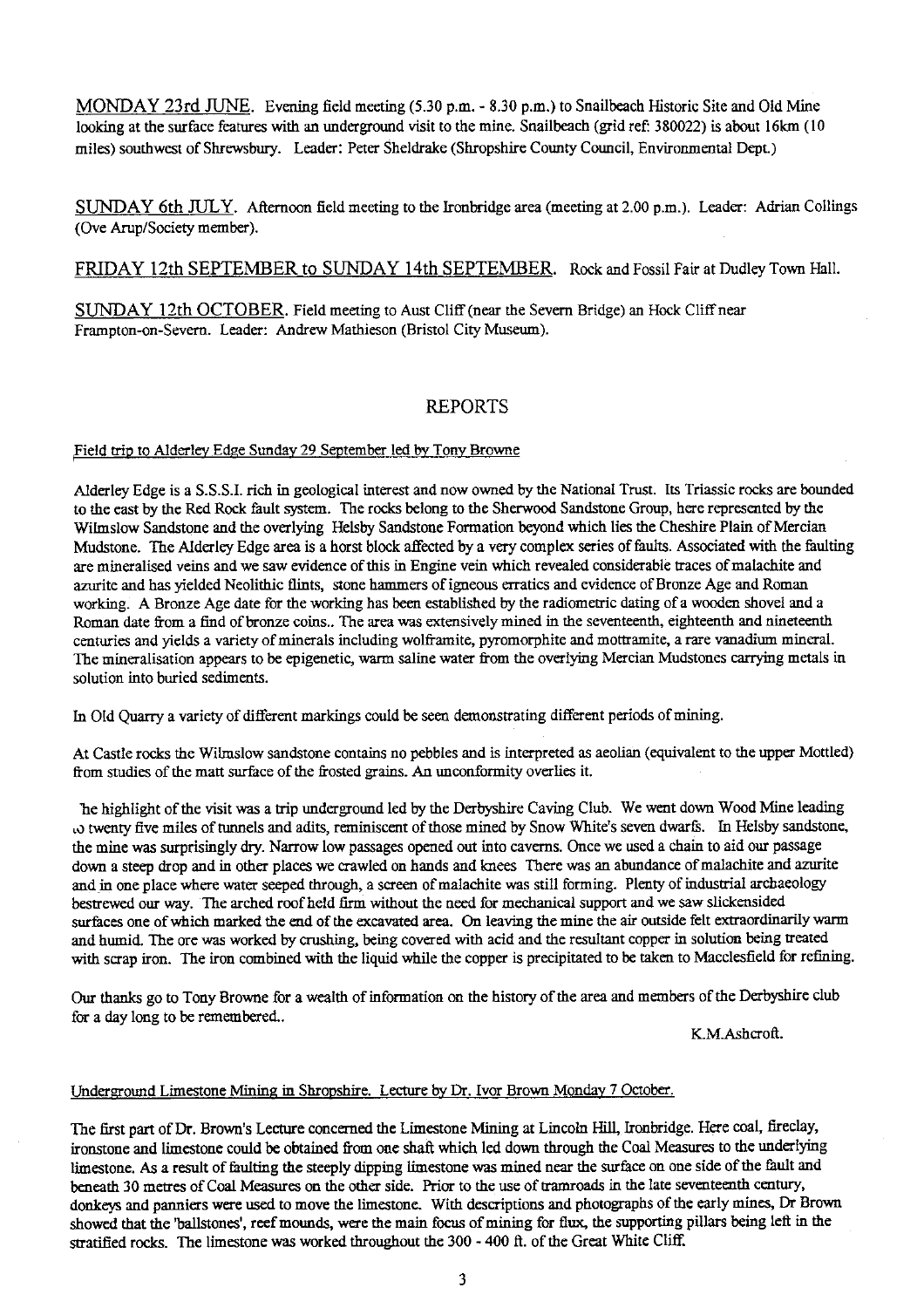The mines were much visited and the caverns described and painted, and early mine entrances can sometimes be traced from these pictures. By the 1850s the underground caverns were very large and visitors were entertained by special lighting effects and even a hermit. The cavities visited today are often where the roof has fallen in and in this manner the cavities move upwards towards the surface Eventually the voids result in the crowning of the mine i.e. surface collapse, a phenomenon with which we in the Black Country are not unfamiliar. In 1901 subsidence swallowed Mrs. Page's donkey! Paste, grout and slurry have been used to fill the mines. Power station fly ash is mixed with a small percentage of cement.

The upper workings were worked as late as 1908 by the removal of the pillars, a process not unconnected with surface collapse. Gravel was used to infill these, to keep drainage open.

The mines lay close to the river Severn and it is suspected that a tunnel lies beneath the level of infilling in the lower workings and may be causing some bulging of ground.

On the west bank of the Severn towards Broseley are lime kilns and old quarries. Dibden showed mine entrances but these have not yet been found.

Some mining took place along the line of the railway to Much Wenlock near the Longville tunnel.

At Shipton an adit has been found leading to a shaft and lead and copper may have been found there.

Carboniferous limestone is mined near Wellington at the Stearways and The Hatch The former are shaft mines and thus flooded but the workings at The Hatch are from tunnels and are thus accessible but there are few side tunnels and considerable danger.

At Lilleshall Stone Quarry pillar and stall working is a mere 15 metres deep and to protect housing, unsafe workings have been back filled.

Workings at Clee hill are twentieth century, accessed via drifts or adits.

#### K.M.Ashcroft

# Conserving marine reptiles at Whitby Museum . Lecture by Kate Andrew on Monday 21st October

Question - what is the connection between a toothbrush, bicarbonate of soda and a fish bowl?

Answer - a Mesozoic marine reptile.

Kate is a distinguished curator and one of a very small band of conservators. Her areas of work include such places as Canada, Dudley Museum and elsewhere, now at Ludlow. Recently, as a guest conservator she has worked on the fossil reptile collection which is housed in Whitby Museum, Pannet Park, purpose built in 1933. The responsibility for the collection of assorted museum items is that of The Whitby Literary and Philosophical Society, who approached our speaker in her professional capacity as conservator as they were concerned with the deterioration of their valuable fossil collection. In particular the wall- mounted specimens, which include five complete Ichthyosaurs, were showing signs of pyrite decay and damage due to damp conditions,

The Whitby collection contains much type material, and is therefore of national and international significance. Our speaker herself falls into this category, as there are few conservators in Britain at the present time. Her skills are called upon in many ways but we are concerned in this report with the work she is carrying out to rescue and preserve the Whitby "Saurians", all found within a ten mile radius of Whitby. Kate opened her talk with some well illustrated indications of the ten agents of deterioration. Those principally involved at Whitby included problems of saturated walls and leaking gutters, which had caused algal growths and pyrite decay. In addition, a double coating of a shellac like finish had been applied in 1933 which had darkened to a near black varnish.

A national lottery award has been received and Scarborough Council has undertaken work on the fabric of the museum walls. The problem of the leaking gutters remains but will be rectified in time. Meanwhile, what to do with the actual specimens? Because of their size, one is over 7m long, and the fact of being wall mounted, restoration work had to be done in situ. A scaffolding platform was erected and an extractor fan installed. The use of chemicals meant full face masks were worn, and hard hats were a necessity. Working conditions were uncomfortable.

The shellac like finish applied to the fossils in 1933 proved to be extremely tenacious and very difficult to remove. "Nitromors" and "Ronstrip" paint removers were used, swabbed off with an alcohol solution applied with a toothbrush. The pyrite decay was treated by the "ammonia method". Jars of the solution were hung on the walls, and a plastic sheet laid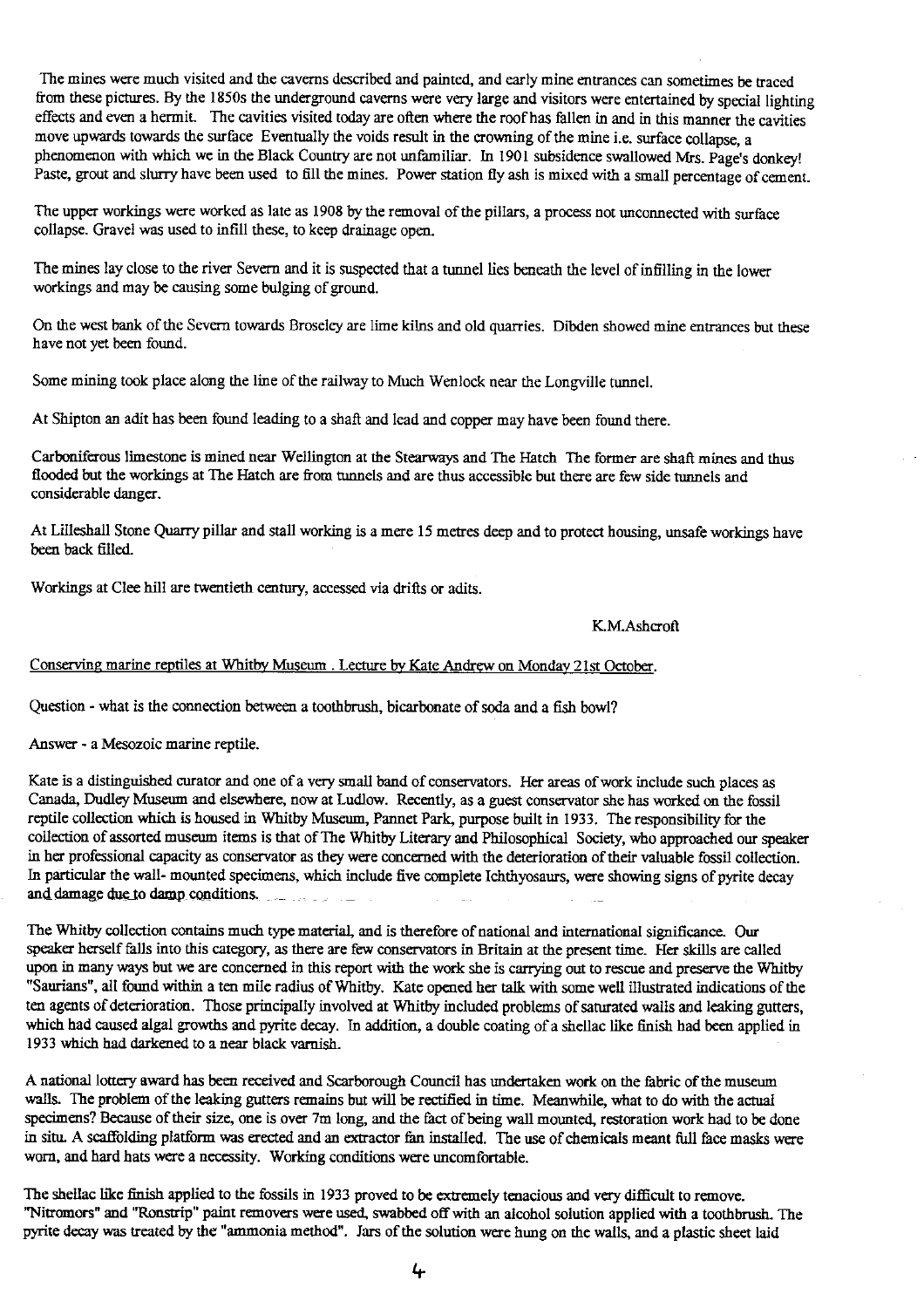over the area, sealed all around, and the fumes were left to finish the job. After stripping, the specimens were air abraded. either with fine glass beads or bicarbonate of soda on finer areas. They were then left uncoated. Air abrading is usually carried out within a small chamber. The difficulty presented by erecting a wall mounted chamber posed problems. However, a modified fish bowl proved a suitable substitute. Any loose bones were removed, cleaned and repositioned, using a modern, easily removed polymer. Where gaps occurred in the skeletal structure, hand painted "bones" were infilled.

The renovated and restored dinosaurs were finally given a hand painted border to allow a better visual impact. They now lie proudly in their original positions, pyrite decay and other evidence of deterioration halted or removed, and good for the next 160 years. The on site restoration took 38 person weeks, plus forward planning. During May 1997 a fu**rt**her 6 man weeks will **be** devoted to the restoration and conservation of the crocodile specimen within the same collection.

As a **follow-up** to her talk, Kate gave us some helpful hints on storing and preserving our own personal collections, but hr overall advice was "if it ain't broke then don't fix it".

Be**ry**l Budd

#### EDITORIAL

On a trip to Iceland I remember being particularly puzzled by palagonite, a brown- weathering, sandstone-like deposit which was explained as having formed where volcanoes erupt under the ice. The amount of this deposit will have significantly increased after the eruption of Bardhabunga under Europe's largest icecap, the Vainajokull. The impending resultant flooding soon faded from the news. Stories lacking in human interest do not hold the media; the area affected is very sparsely inhabited and the consequences of flooding are minimised by the efficiency of the Icelanders. No-one, I believe, in recent times, has died as a result of volc**an**icity in Iceland.

I wonder if there is a geological dimension to the terrible events overtaking Central A **fr**ica. Years ago I climbed the Virunga volcanoes on the Ruanda, Zaire, (it was the Congo then) and Ruanda border. Looking down through the mist at the paradise of volcanoes at my feet it appeared a veritable Eden and so it must have seemed to the conquering Tutsis who invaded the already settled, cultivator Hutus. The weathered volcanic soils were extremely fertile and on the steep slopes, the minerals washed out by heavy rains emerged lower down the slopes. The high mountains associated with the margin o. the Great **East** African Rift caused the precipitation of heavy rain.. Thus here grew up extraordinarily high population densities, by far the highest in Africa. I believe that excessive population pressure in this formerly most fertile of regions has contributed to the slowly ticking **time-bomb** of this inevitable catastrophe.

#### CONSERVATION COLUMN

#### The Great Outdoors

It's almost Christmas again and we'll soon be into the New Year, so I thought it might be as well to start the new year as you mean to go on - with some fieldwork! For those of you who don't mind Ice Ages or consider yourselves to **be** the Arctic explorer type, why not join me at 10.30 am on Sunday 26th January 1997 (Grid Ref: 949 907). I'll have a range of possibilities for the work from canal side clearing to rock faces to fossil collecting for the Dudley Collection at the Town's Museum and Art Gallery, but well have to leave the final decision for the day itself when we can see how deep the snow is or whether we need an ice-breaker for the canal.

#### The Great Indoors

Perhaps the roaring fire and cosy fes**ti**ve setting of the home have more appeal in this se**as**on\_ Well, if they do you can also partake of a little festive conservation. Kate Andrew's lecture in October about Whitby Museum's dinosaurs reminded me that geological conservation is about the rocks and fossils we collect and treasure as well as the sites that we get them from. Why not be kind to a fossil at Christmas? Go on ... drag out your fluff covered boxes from under your beds or plastic bags from the forgotten recesses of gloomy attics and cupboards and pour some festive goodwill on your own collection. Treat your treasures to a little light, and admiring Iook, a gentle touch and A LABEL. They don't ask for much, but always seem to be happier when they've been named and given a place of origin that they carry around with them until they are returned to the crust, by landfill or decay or neglect at some distant point in the future when their time is gone. It's kind to the rock and it's great for conservation too.

I've a few more things to say about our rock collections in the next issue, but I'll leave this one with a response to our "Design a logo" appeal. We are very **grateful** to Amir Kanwar for the excellent BCGS Conservation logo shown below. Please keep them coming in.

Until next year....<br>
Graham Worton<br>
5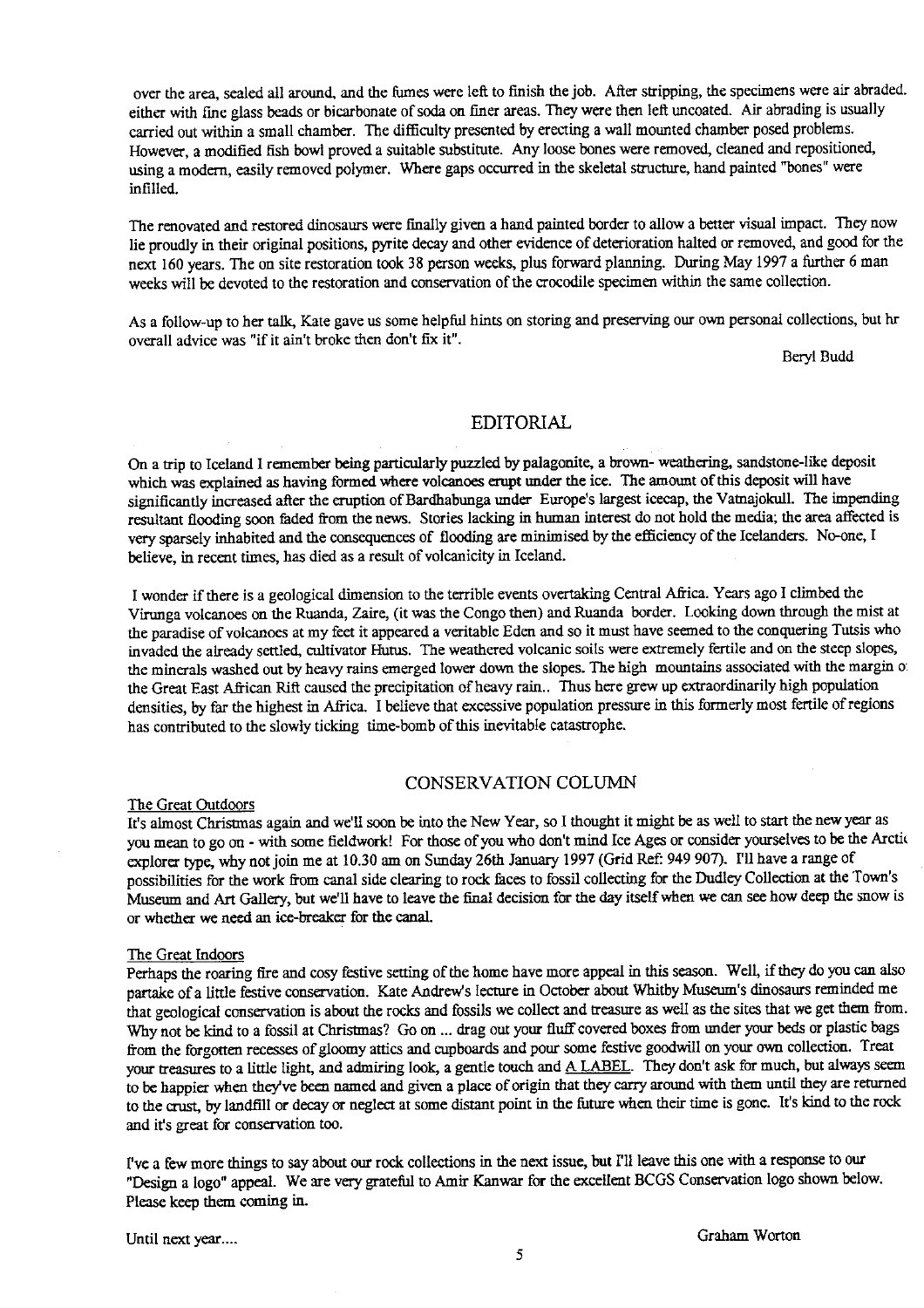

#### ITEMS IN BRIEF

# Wanted - A new General Secretary and a new Treasurer

1.

At the last AGM the current General Secretary and Treasurer said that they wished to give up their jobs and would not be standing for re-election at the AGM in Februa**ry** 1997. So we are looking for members to replace them. *Neither job requires geological knowledge.*

The Secretary's job is chiefly to look after the membership records, to address a set of newsletter envelopes every two months, to record when subs are paid, to chase up outstanding subs, and to respond to people asking about joining the Society.

**The** Treasurer's job is to look after the Society's accounts, to receive subscriptions, to pay out fees for room hire, leaders' and lecturers' expenses etc., and to produce the annual report and accounts for the AGM.

If anyone thinks they might **be** interested in either job, Paul or Judith Shilston will be happy to discuss this with them.

#### 2. Welcome to new members Paul Banks - Wolicscote, Stourbridge Gerard Hawley - Walsall Gordon & Kathleen Low - Kingswinford